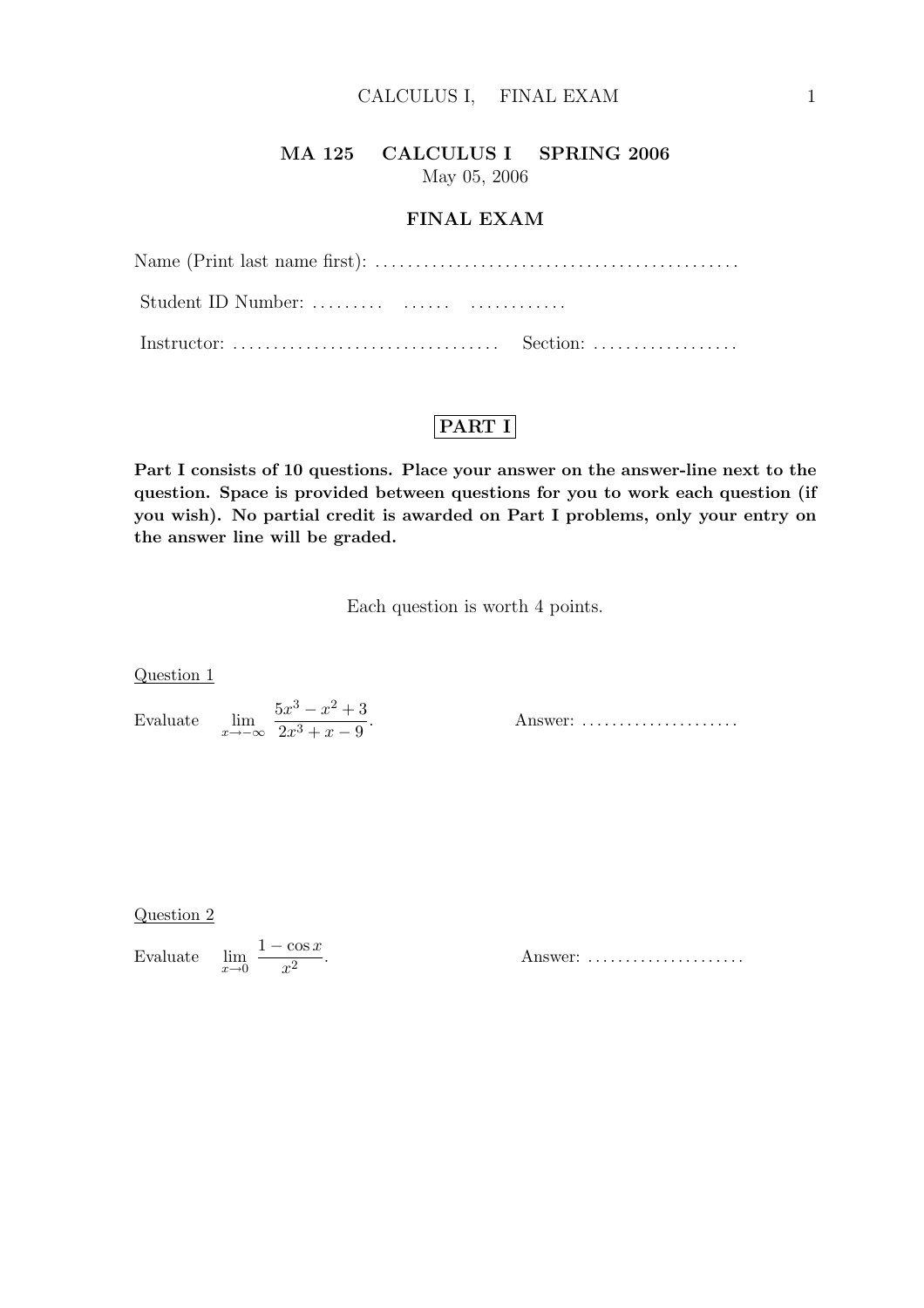### Question 3

Find the derivative of the function y = x sin x. Answer: . . . . . . . . . . . . . . . . . . . . .

### Question 4

Let  $f(x) = \ln(1 - x^2)$ . Find  $f'$ (x). Answer: . . . . . . . . . . . . . . . . . . . . .

#### Question 5

Find the derivative of the function  $g(x) = \frac{x}{1+x}$ 

Answer: ......................

### Question 6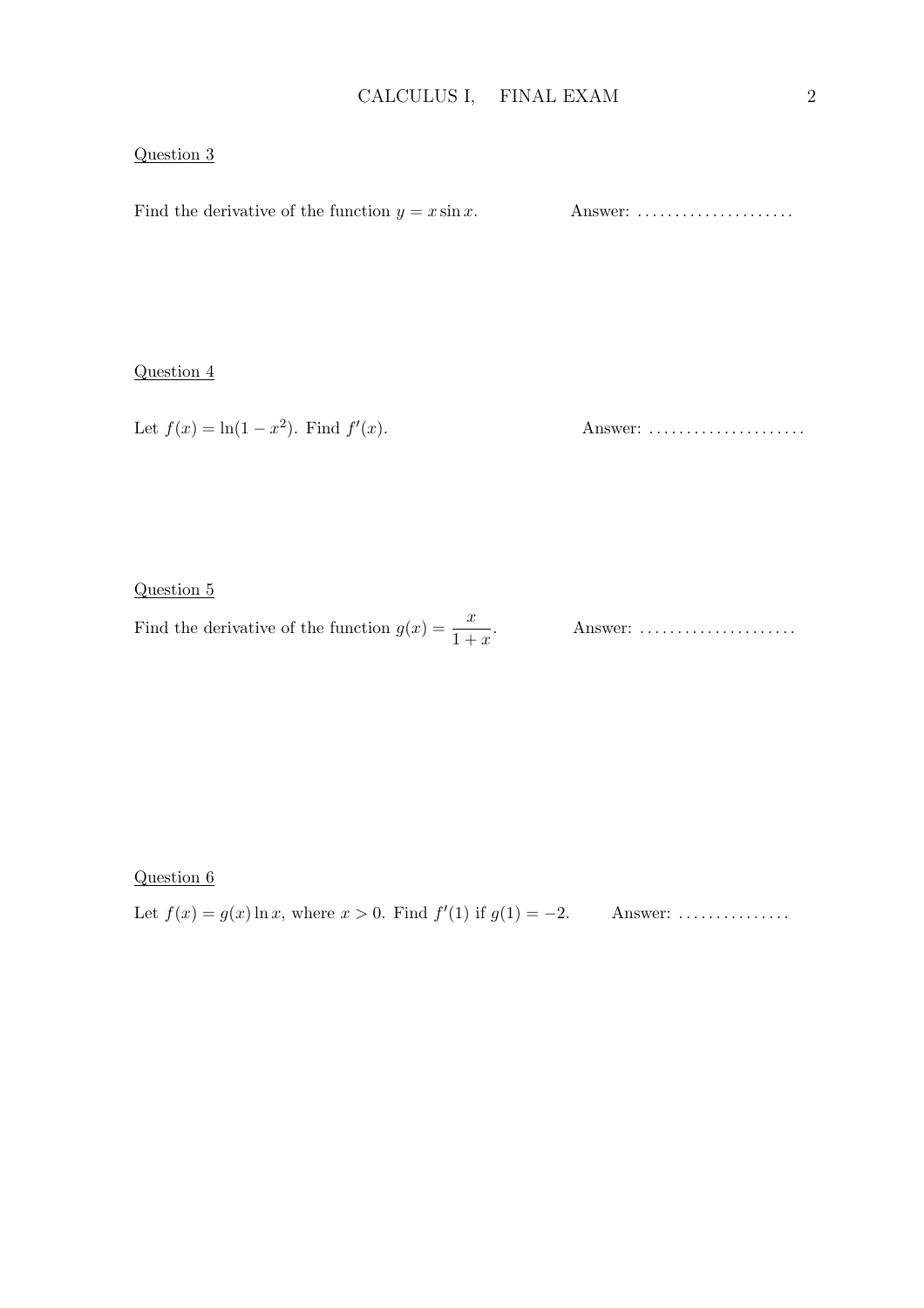#### Question 7

Find the *slope* of the tangent line to the circle  $x^2 + y^2 = 4$  at the point  $(-\sqrt{\sqrt{3}})$  $2, -$ √ 2).

Answer: .................................

Question 8

Find the open interval where the curve  $y = \frac{1}{16}$  $\frac{1}{12}x^4 - \frac{1}{6}$  $\frac{1}{6}x^3$  is concave down.

Answer: ...................................

Question 9

Evaluate 
$$
\int (x + e^x) \, dx
$$

) dx Answer: . . . . . . . . . . . . . . . . . . . . . . . . . . . . . .

Question 10

Evaluate 
$$
\int_0^{\pi/4} \sec^2 x \, dx
$$

sec<sup>2</sup> x dx Answer: . . . . . . . . . . . . . . . . . . . . . . . . . . . . . .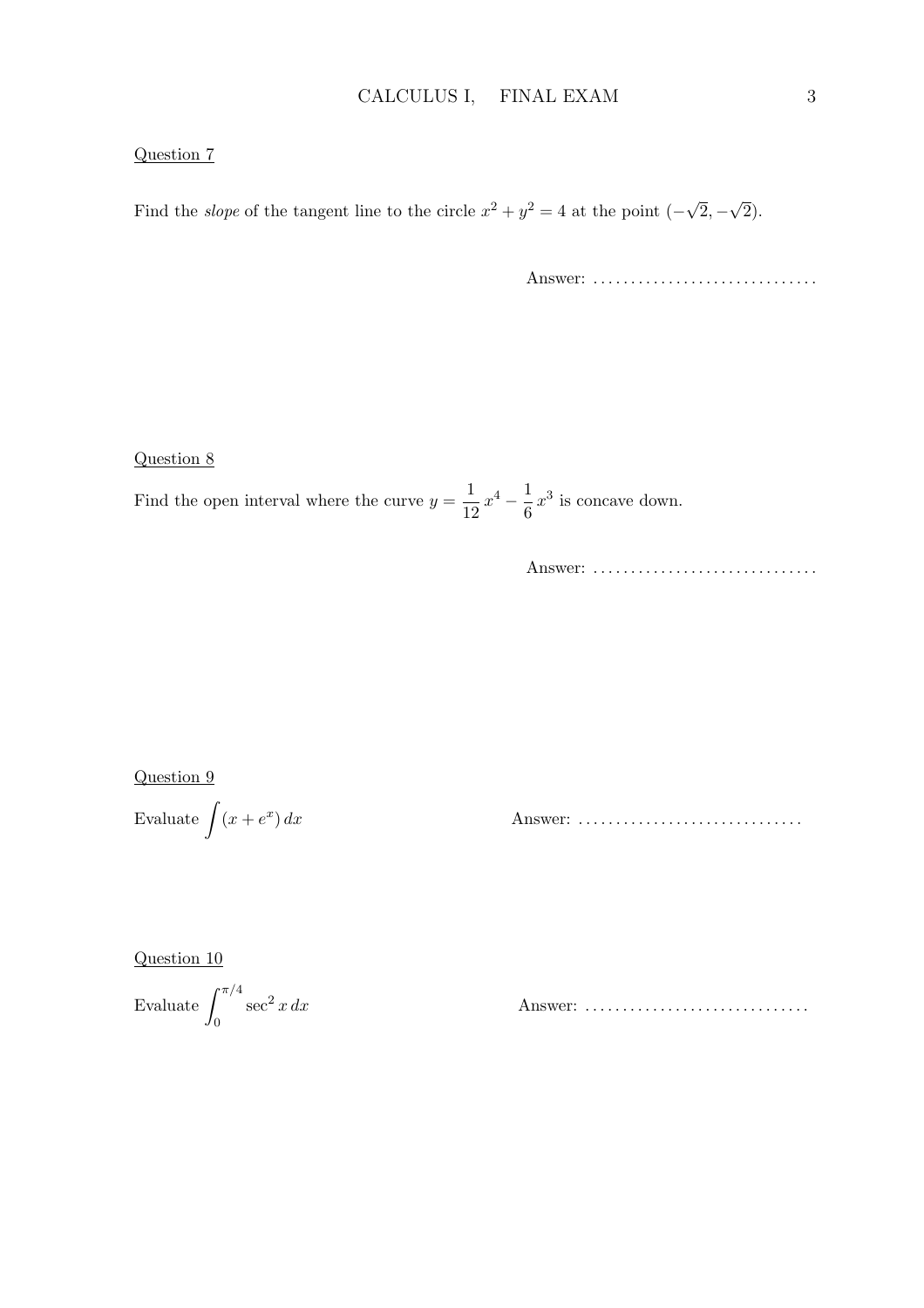#### PART II

Each problem is worth 7.5 points.

Part II consists of 8 problems. You must show the relevant work on this part of the test to get full credit; that is, your solution must include enough detail to justify any conclusions your reach in answering the question. Partial credit may be awarded on Part II problems where it is warranted.

## Problem 1

Consider the equation

$$
x^2y^2 + xy - 2 = 0
$$

in which  $y$  is implicitly defined as a function of  $x$ .

- (a) Use implicit differentiation to find  $y'$ . Simplify your answer! (Factoring your answer might prove useful here!)
- (b) Find an equation of the tangent line to the graph of this equation at the point  $(1, 1)$ .
- (c) Find the x-coordinate of each point on the graph of this equation at which the slope of the tangent line is equal to  $-1$ . (You should find two x-coordinates in all!) [Hint: First use Part (a) above to find an expression for  $y$  in terms of  $x$ . Then substitute this expression in the original equation to find an equation involving  $x$ only. Finally, solve for  $x$  by noticing that the equation you obtain leads to a 'quadratic' equation which you can factor...]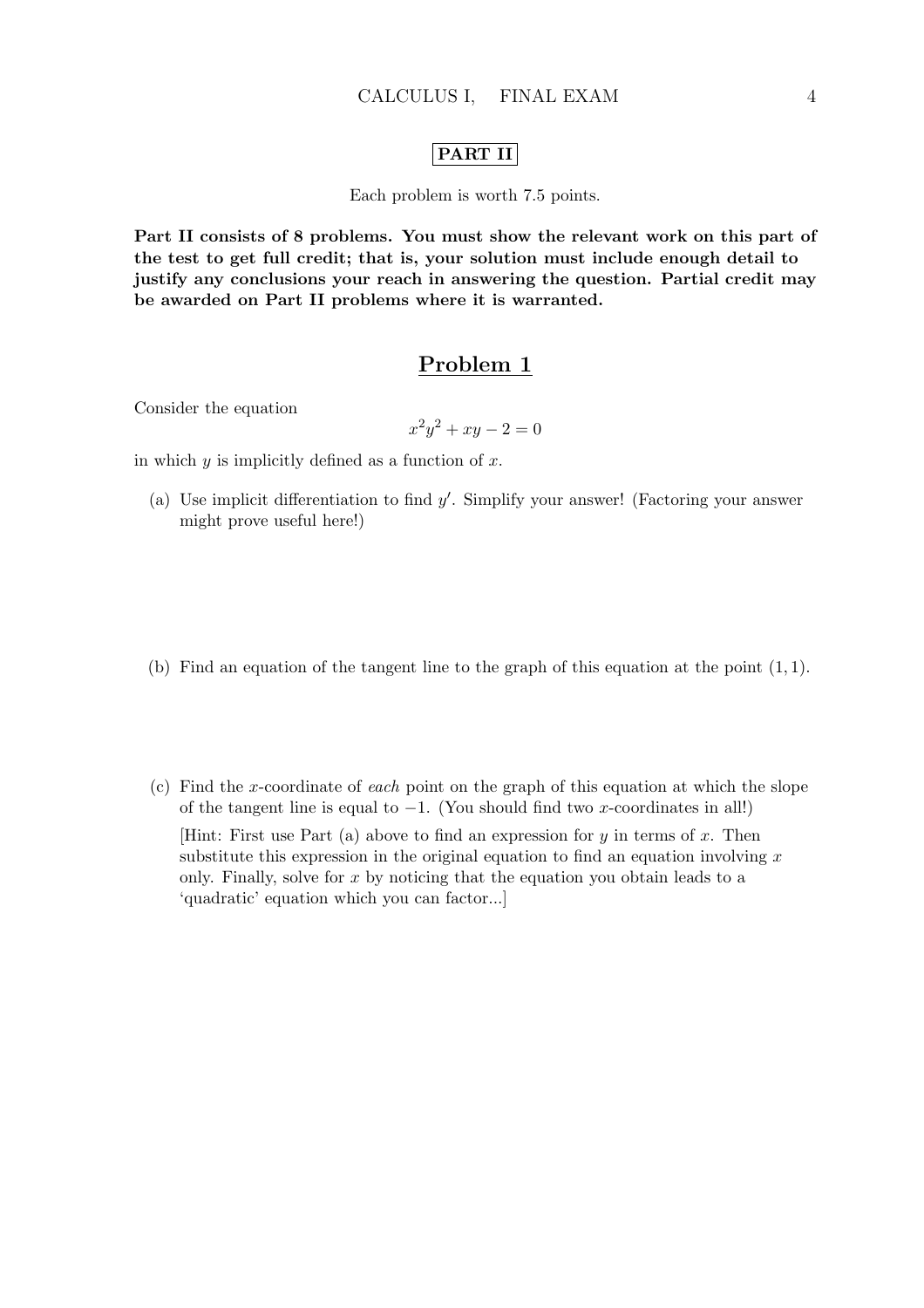Consider the function

$$
f(x) = \frac{1}{3}x^3 - \frac{1}{2}x^2 - 2x.
$$

(a) Find each open interval where  $f(x)$  is increasing (you should find two intervals in all), and the open interval where it is decreasing.

- (b) Find all local maximum and minimum values of the function  $f(x)$ .
- (c) Find the open interval where  $f(x)$  is concave down, and the open interval where it is concave up.
- (d) Find the inflection *point* of  $f(x)$ .
- (e) Sketch a graph of  $f(x) = \frac{1}{3}x^3 \frac{1}{2}$  $\frac{1}{2}x^2 - 2x$ . [Clearly indicating the (relevant) items above on your graph.]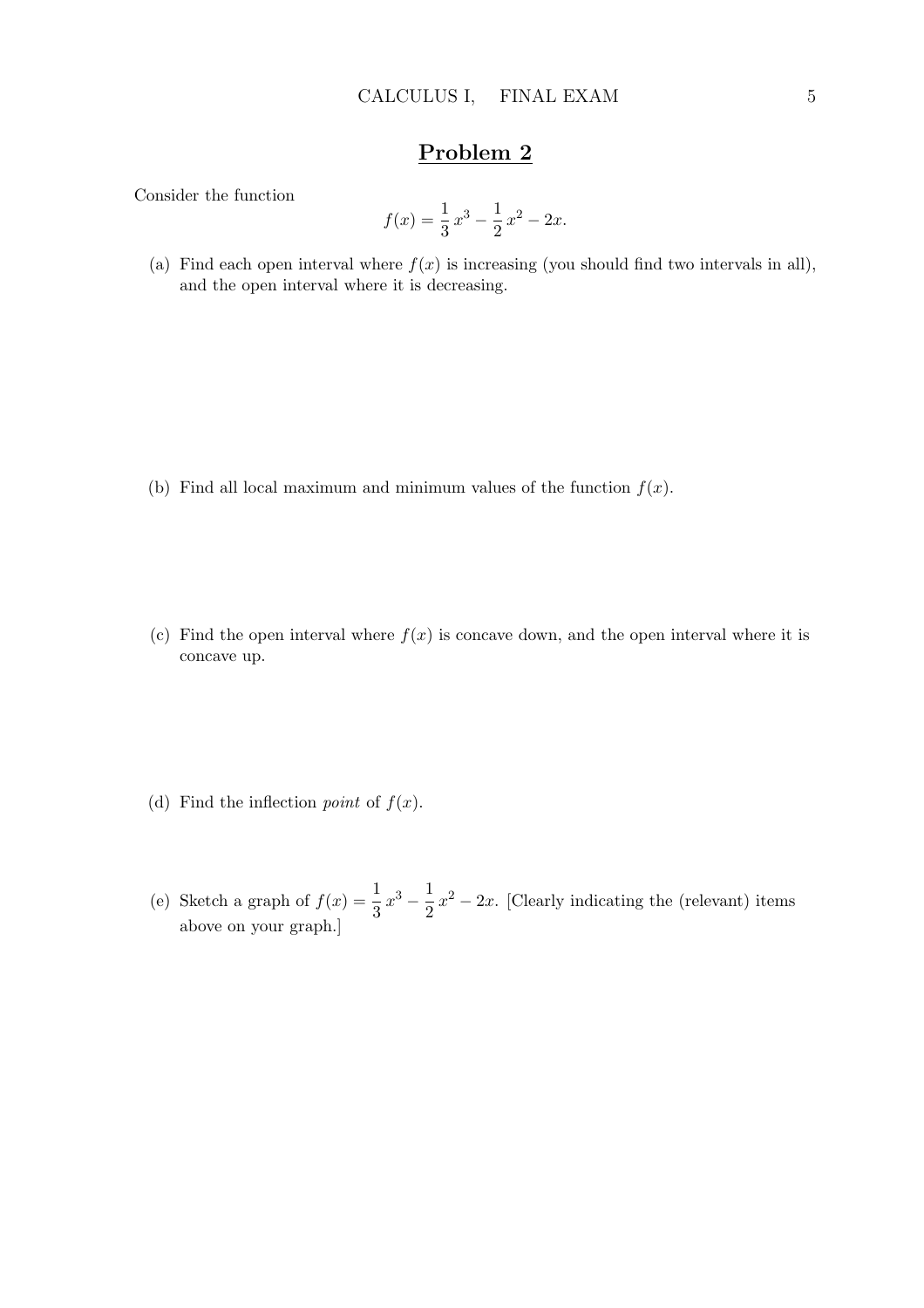The edge of a cubic box was found to be 2 ft with a possible error in measurement of 0.03 ft.

Use differentials to estimate

(a) the maximum possible error in computing the volume of the box.

(b) the maximum possible relative error in computing the volume of the box.

(c) the maximum possible percentage error in computing the volume of the box.

[Hint: The volume of a cube is given by  $V(x) = x^3$ , where x is the length of each edge of a cube.]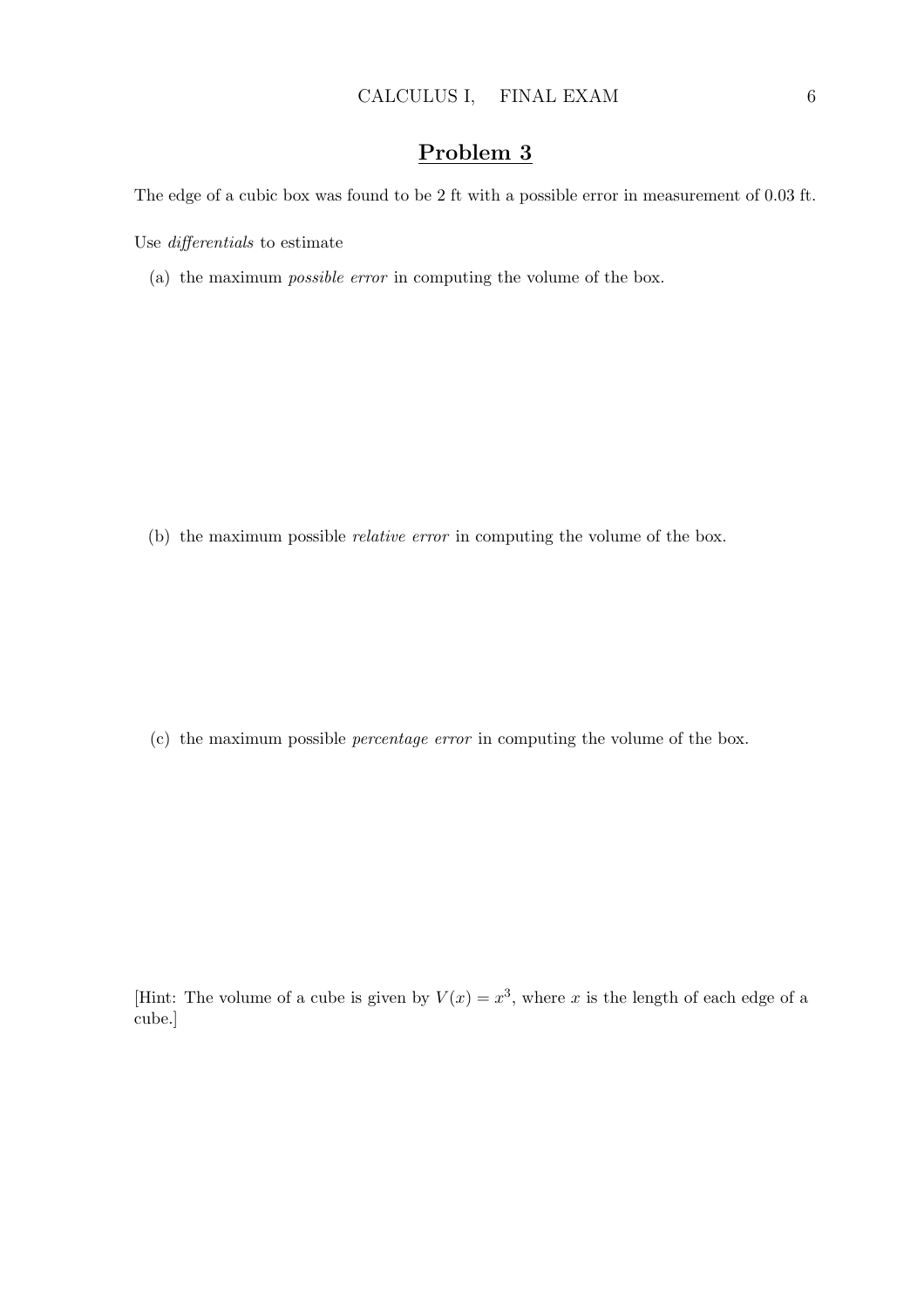A ball is propelled straight up into the air from the ground-level with an initial velocity of 32 ft/sec. It is known that the height of the ball after  $t$  seconds is given by

$$
h(t) = 32t - 16t^2.
$$

- (a) Find the velocity  $v(t)$  of the ball.
- (b) Find the acceleration  $a(t)$  of the ball.
- (c) What is the maximum height the ball will reach.

(d) Assuming that the ball was thrown at time  $t = 0$ , how many seconds will elapse before the ball returns to the ground?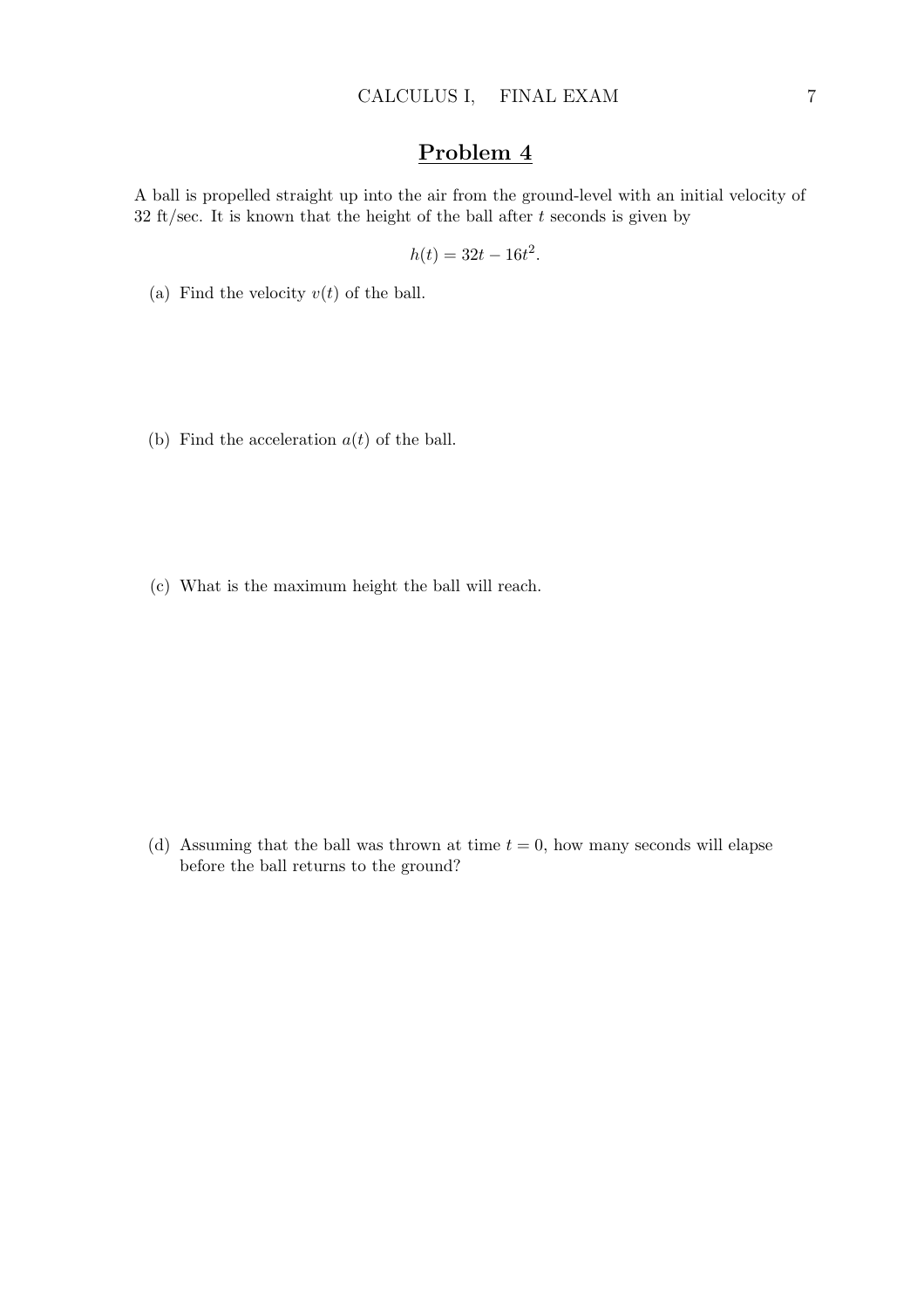Suppose that 12 ft<sup>2</sup> of cardboard is available to make a box with a *square base* and *open* top. Find the largest possible volume of the box that can be made.

[Hint: The area of an open top box is given by  $A = x^2 + 4xh$ , where x is the length of each edge of the square base and  $h$  is the height of the box. In this case, the volume to be maximized is given by  $V = x^2 h$ .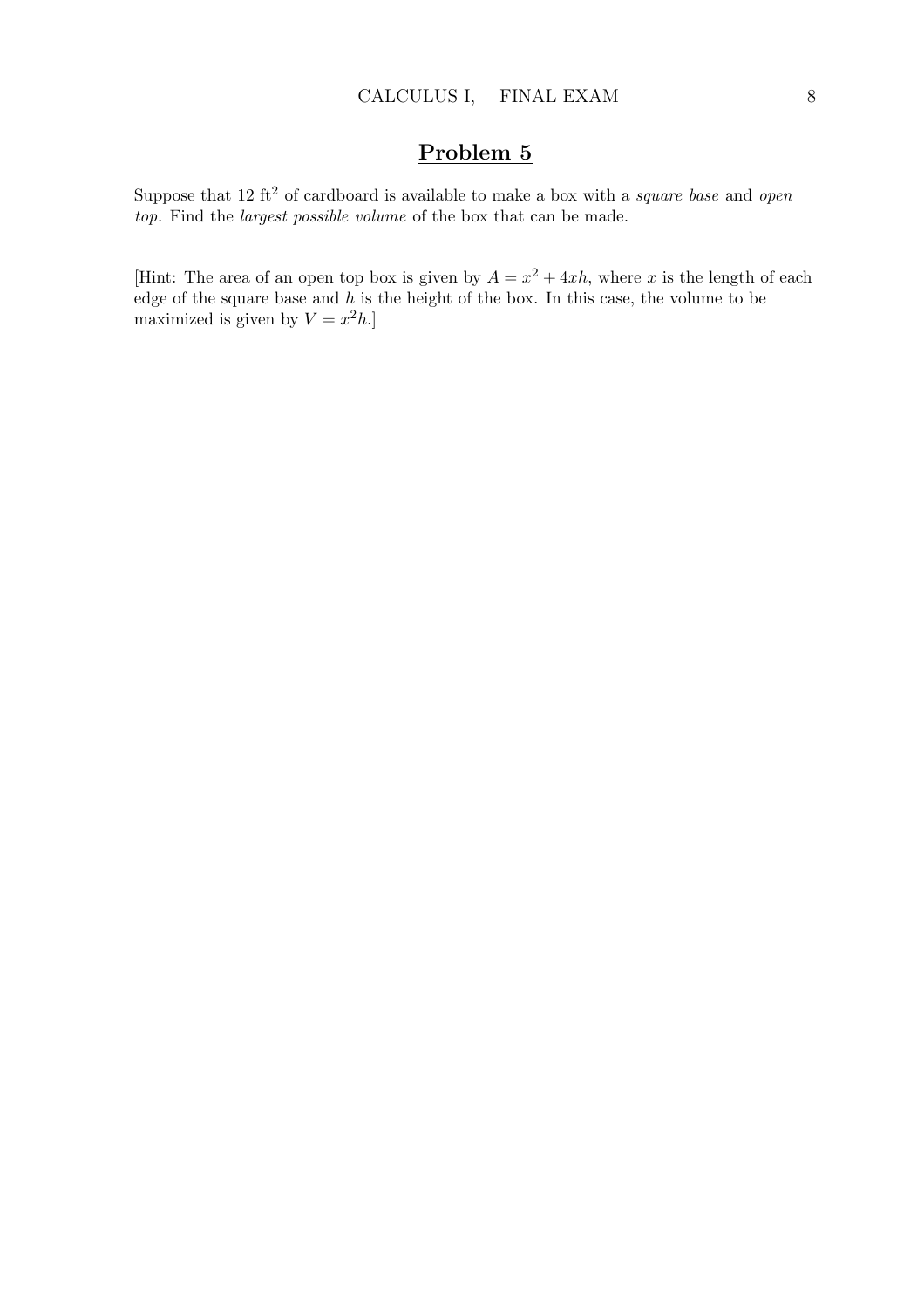A particle moves along a straight line with acceleration function

$$
a(t) = 2 + 6t - 12t^2
$$
 m/s<sup>2</sup>.

(a) Find the velocity  $v(t)$  of the particle if it is known that its initial velocity  $v(0) = 3$  m/s.

(b) Find the position  $s(t)$  of the particle if it is known that its initial position  $s(0) = 10$  m.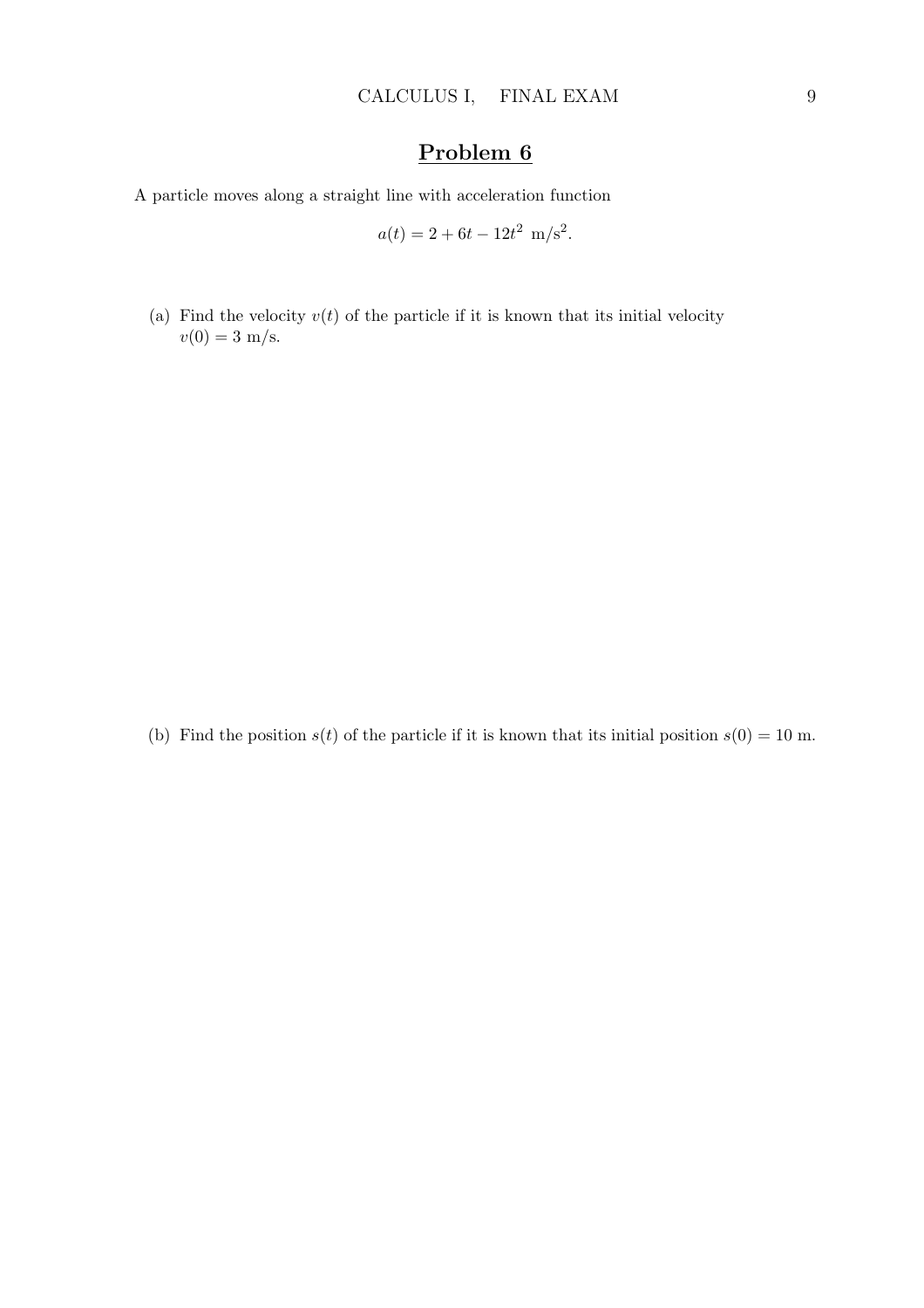Evaluate the following definite integrals.

(a) 
$$
\int_0^1 \left(4x^3 - 6x + \frac{2}{\sqrt{1-x^2}}\right) dx
$$
.

(Hint: Recall that  $\sin^{-1} 1 = \frac{\pi}{2}$  $\frac{n}{2}$ .)

(b) 
$$
\int_1^e \left(1 + \frac{1}{x}\right) dx.
$$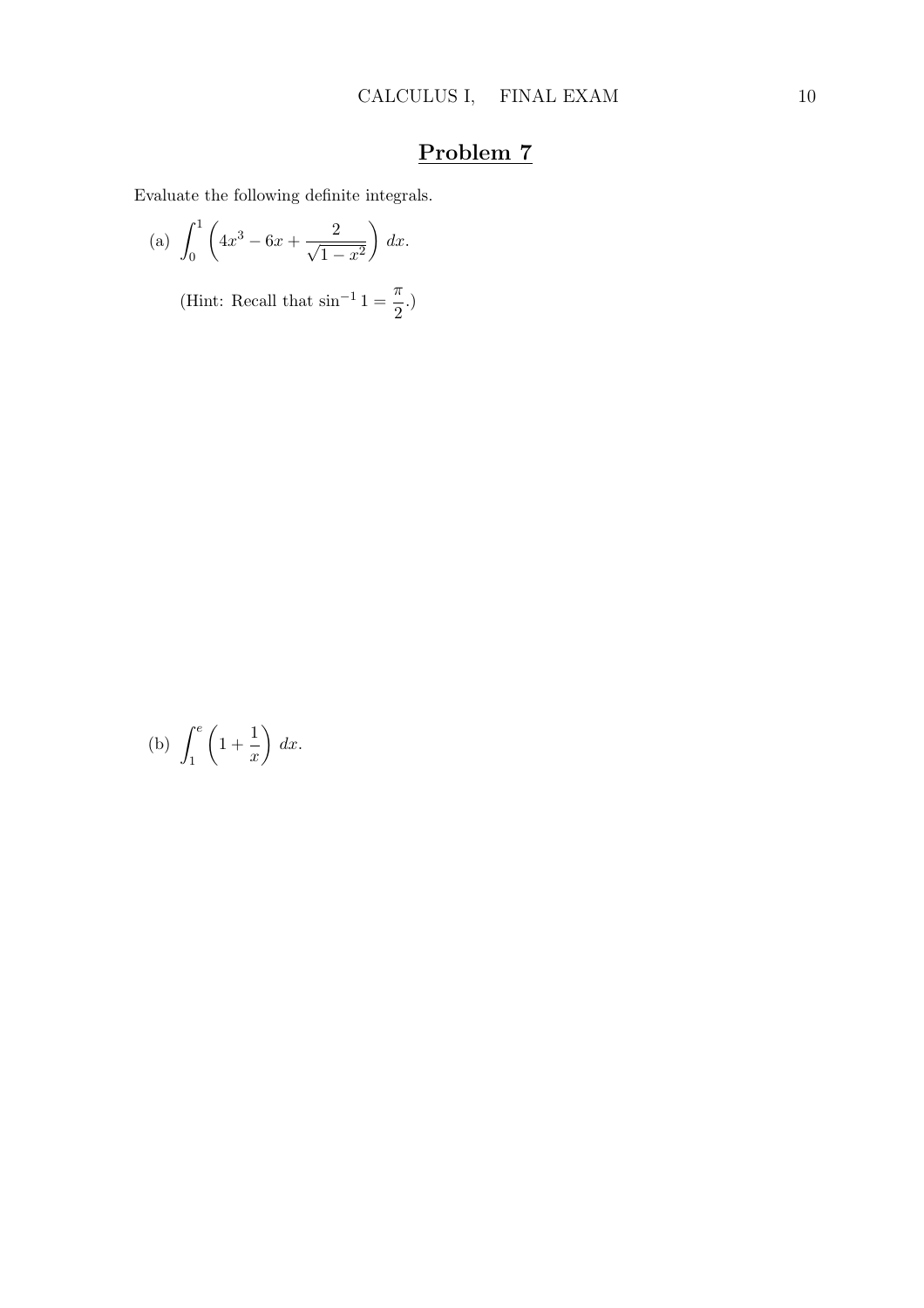Calculate the  $\frac{\text{area}}{\text{area}}$  of the region bounded by the x-axis and the graph of the curve  $y = x^3 - 2x^2 + x$  for  $-1 \le x \le 1$ .

[Hint: An appropriate use of definite integrals might prove useful here! Note that the function  $y = x^3 - 2x^2 + x$  has x-intercepts at the numbers  $x = 0$  and  $x = 1$ , and that it is negative (!) on the interval  $-1 \leq x < 0$  and positive on the interval  $0 < x < 1$ .